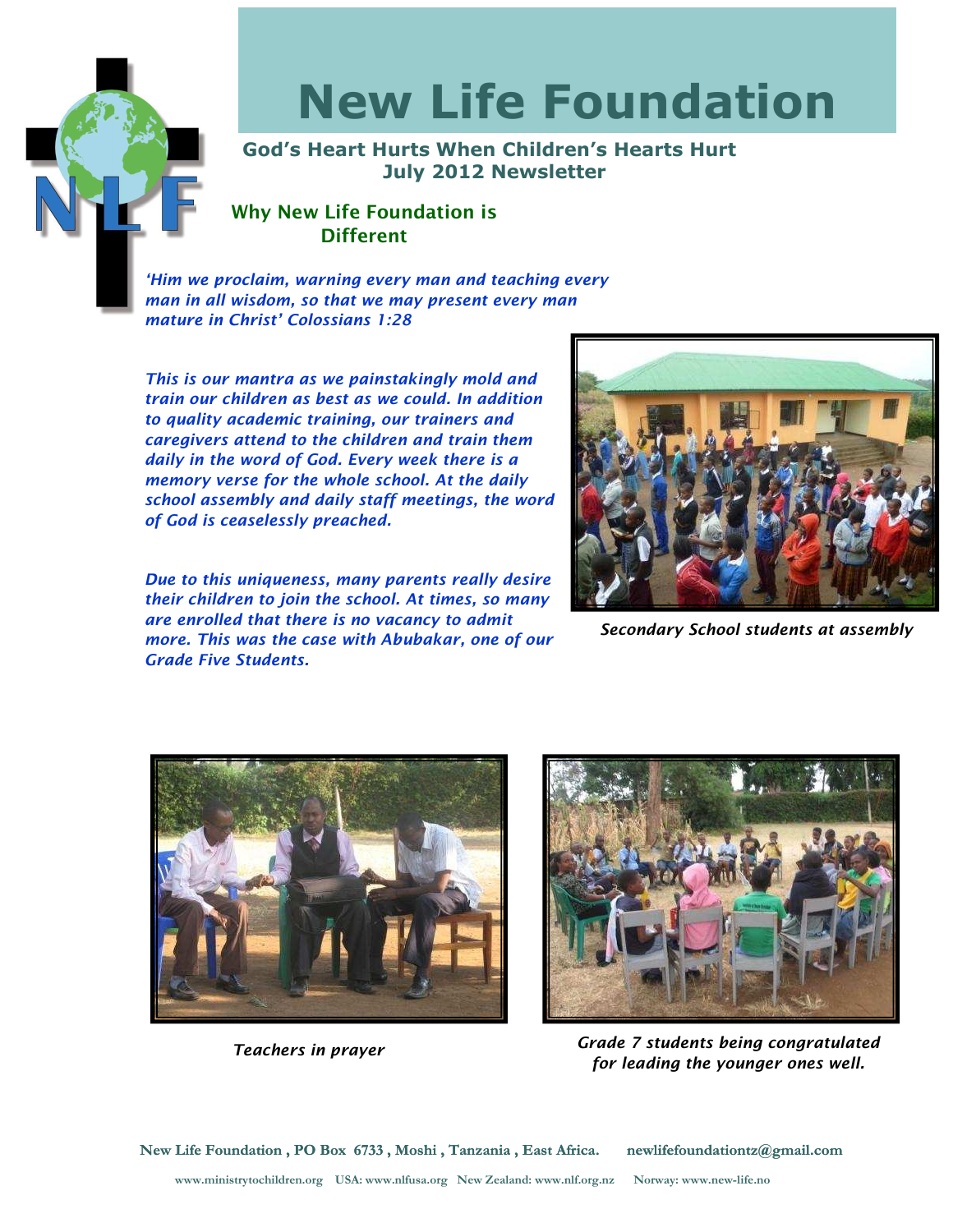### Meet Abubakar



Abubakar's dad brought him as an applicant to join NLF when all the vacancies in his class had been filled. His dad refused to leave the school premises and sat at the reception till evening begging for his son to be received at the school.

Due to his persistence, Abubakar was enrolled into the school. He turned out to be one of the best performing students in his Grade Five class. He says that when he joined NLF, his ambition was to become a Disco Jockey (DJ). Now he desires to be a pastor in future, saying, at NLF, God spoke to him to change his DJ ambition and serve him.

Abubakar is a child who spends time in prayer and always has encouraging messages from God to the staff and other students.



How glad we are that he was enrolled into our school !

## NLF Gifts for the needy

Two students shed tears as they spoke in gratitude to NLF for being given their basic needs. This was during a meeting where all the students who had been unable to buy some items that were necessary were invited and those things were handed over to them. The things included toiletries, bathroom slippers, bathing buckets, cups, shoes and many others items.





## Family day and Thanksgiving day

All staff met at the NLF President's house on two different occasions. One for thanksgiving for Gods many blessings upon the Shoos family, the other for prayers for the children in the NLF staff families. Many prophetic words were spoken to different children in the families and the staff as well. They surely went back home rejuvenated.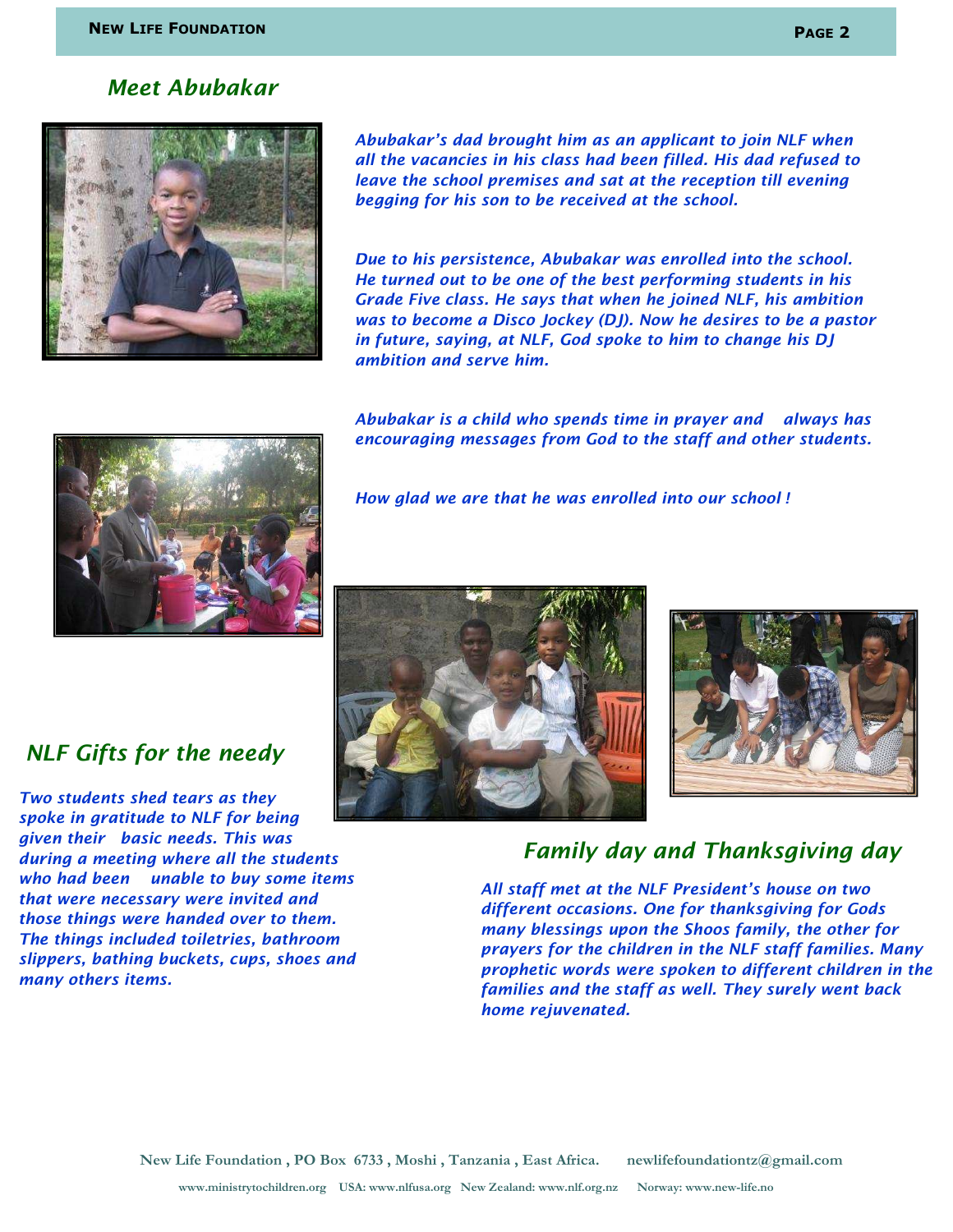## Words From Pastor Glorious Shoo PAGE3



#### THE POWER OF ENCOURAGING WORDS.

Dear Friends,

We will always thank God for you. We have been meditating upon words of encouragement and overcoming discouragement.

This is what we have learned.

WHEN THE ANSWER SEEMS TO DELAY When Lazarus was sick his relatives sent message to Jesus John 11: 6 expecting him to rush. He delayed where he was for two more days.

#### WHEN OUR EXPECTATIONS ARE NOT MET

How many times have you heard people say "I thought they would do this and that." People have goals in life, they have plans for the future and God created a man with a desire to succeed and to achieve. Now when your expectations are not met people tend to give up. Naaman was almost losing his miracle just his expectation wasn't met. 2 Kings 5:

 WHEN WE COMPARE OUR SITUATION AND ACCOMPLISHMENT WITH OTHERS When Elijah compared himself with his Ancestors

#### WHEN THE FAILURE RECCURS OVER AND OVER

David never allowed failure to stop him. He went back to the Lord over and over and said "I will teach the transgressors your ways and sinners will be brought back to you."

#### WHEN HOPE FOR THE FUTURE IS GONE

We need to set goals and plans to avoid been discouraged for the unknown of the future. God has given each and everyone of us greater vision than we can naturally handle.

 WHEN WE DON'T RECEIVE APPRECIATION FOR WHAT WE ARE DOING OR FOR WHAT WE HAVE DONE. If we do things so that people may praise us, then we should not expect praise from God. If you are appreciated then praise God, if there is no appreciation at all then praise God anyway.

#### THE POWER OF THE WORDS OF ENCOURAGEMENT.

It is like a bank account. Before you withdraw you must deposit.

Encouragement is most likely like depositing into people's lives.

 Just a word of encouragement and you will see a smile and strength renewed and the work done. If you keep on withdrawing without any deposits then you will finally be causing an overdraft. Let us encourage one another so that when there is a need of correction, rebuke or input we may be able to help others without causing overdrafts . In the Bible there are more than 365 words of encouragement like FEAR NOT, DO NOT BE AFRAID, DO NOT BE DISMAYED etc. Let us use these words once in a while to encourage other people. If we choose to be judgmental and critical often, then we will lose friendship and fellowship. I have found it very easy to correct someone if I start like the Lord did in the book of Revelation. Try starting by words of encouragement or commendations and then correction after depositing.

 WILL YOU PLEASE SEND SOMEONE A MESSAGE OF ENCOURAMENT TODAY? You have been our great blessing. Your reward will be great in Heaven.

Transforming the Transformers Glorious and Josephine Shoo

New Life Foundation , PO Box 6733 , Moshi , Tanzania , East Africa. newlifefoundationtz@gmail.com